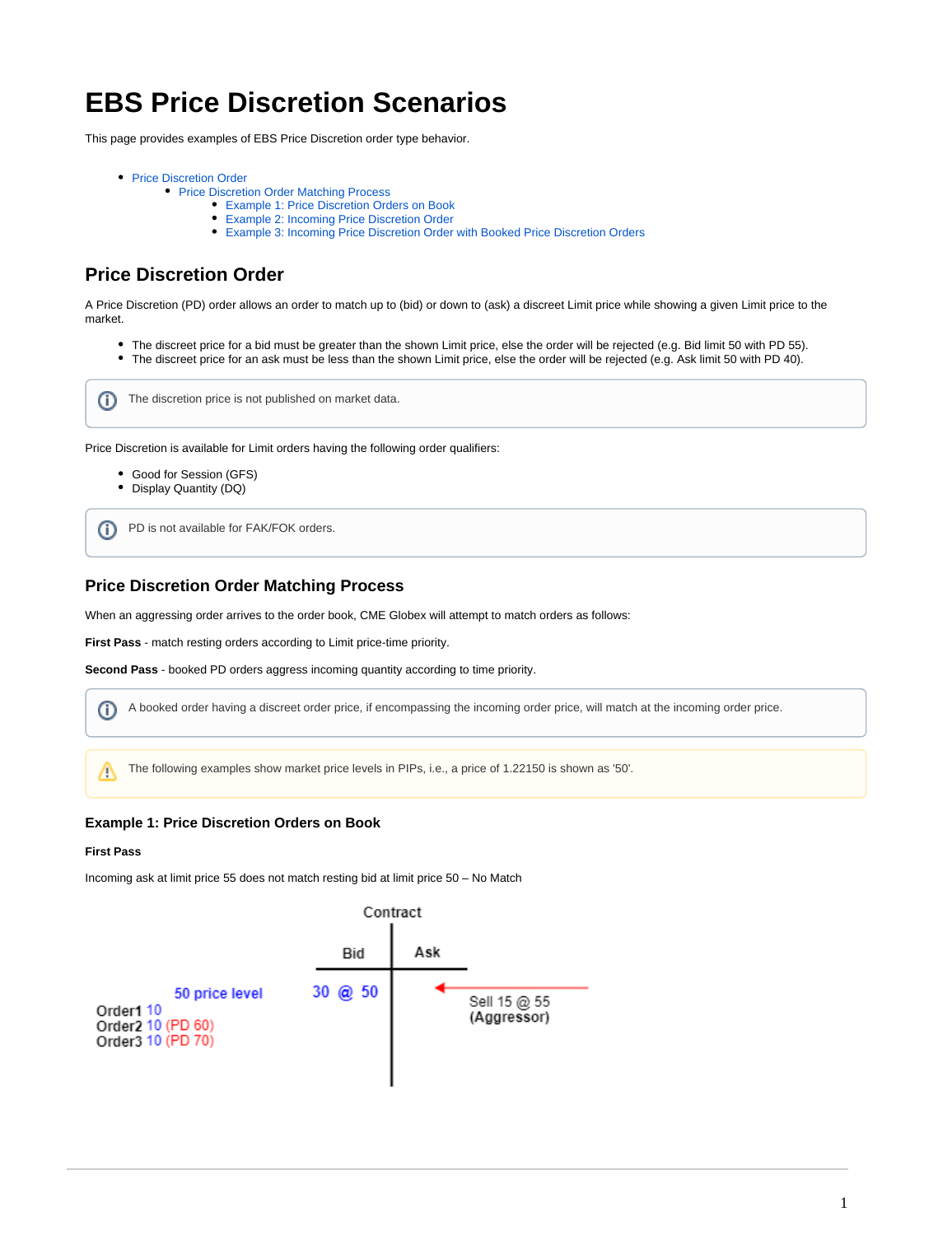#### **Second Pass**

- $\bullet$ Resting bid at PD 60 from Order 2 aggresses incoming ask at limit price 55 – Match 10 @ 55
- Resting bid at PD 70 from Order 3 aggresses incoming ask at limit price 55 Match 5 @ 55

Opposite side Limit prices did not match, so resting order PD aggresses the incoming order's Limit price. ወ



Incoming Order: Fill Report 15@1.22155, tag 1622-FillYieldType=Price Discretion, tag 1057-AggressorIndicator=0

Order 2: Fill Report 10@1.22155, tag 1622-FillYieldType=Aggressor, tag 1057-AggressorIndicator=1<br>Order 3: Fill Report 5@1.22155, tag 1622-FillYieldType=Aggressor, tag 1057-AggressorIndicator=1

Market following match event:

#### <span id="page-1-0"></span>**Example 2: Incoming Price Discretion Order**

Starting market with incoming Sell Price Discretion order.



#### **First Pass**

Incoming ask at PD 40 matches resting bid at limit price 50 – Match 10 @ 50.



Incoming Order: Fill Report 10@1.22150, tag 1622-FillYieldType=Aggressor, tag 1057-AggressorIndicator=1 Order 1: Fill Report 10@1.22150, tag 1622-FillYieldType=FIFO, tag 1057-AggressorIndicator=0

In the example above, even though Order 2 and Order 3 have better PD prices than Order 1, Order 1 has time priority and matches.O)

# **Second Pass**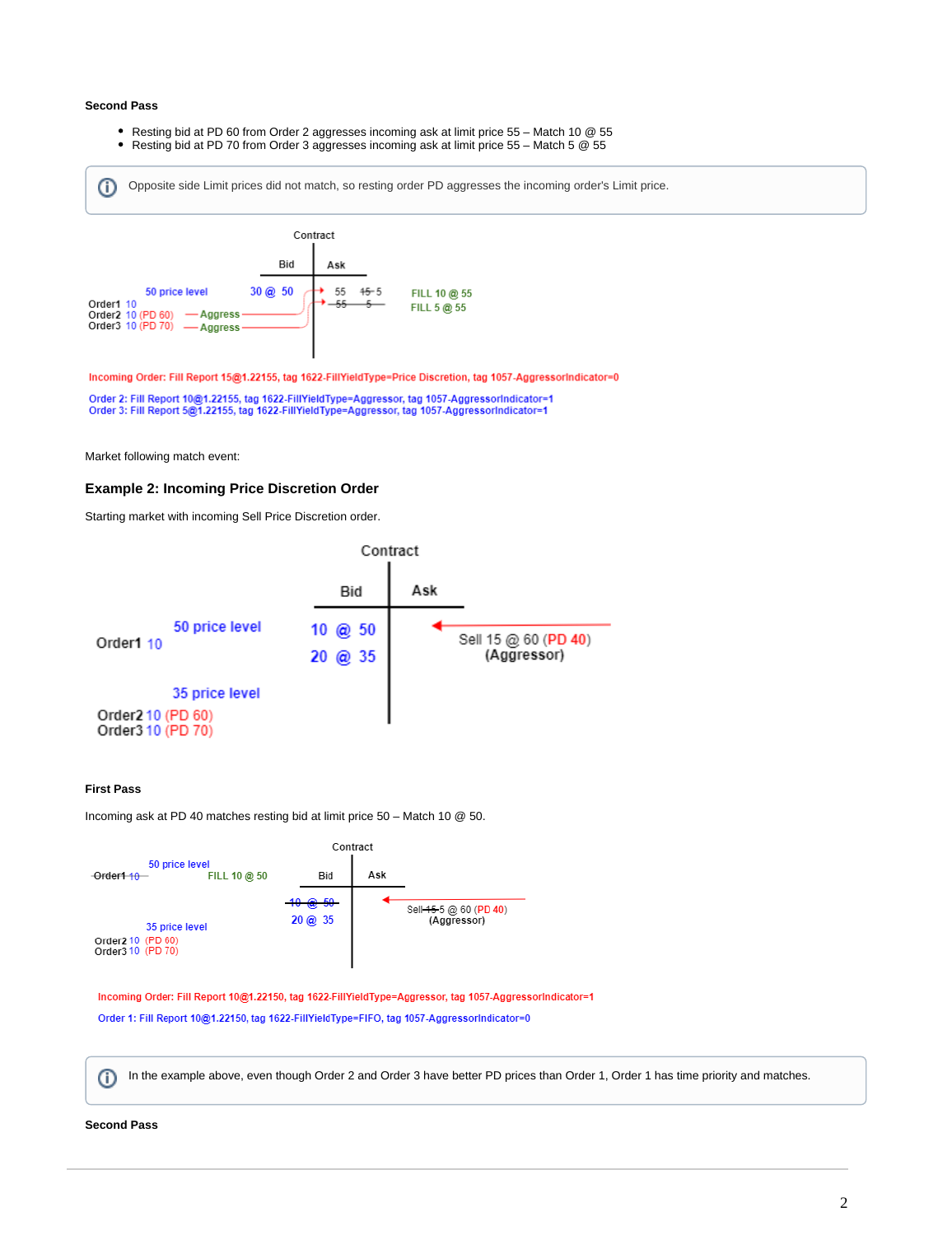



# <span id="page-2-0"></span>**Example 3: Incoming Price Discretion Order with Booked Price Discretion Orders**

Starting market with incoming Sell Price Discretion order.



### **First Pass**

 $\odot$ 

Incoming ask at PD 30 does not match resting bid at limit price 10 – No Match.